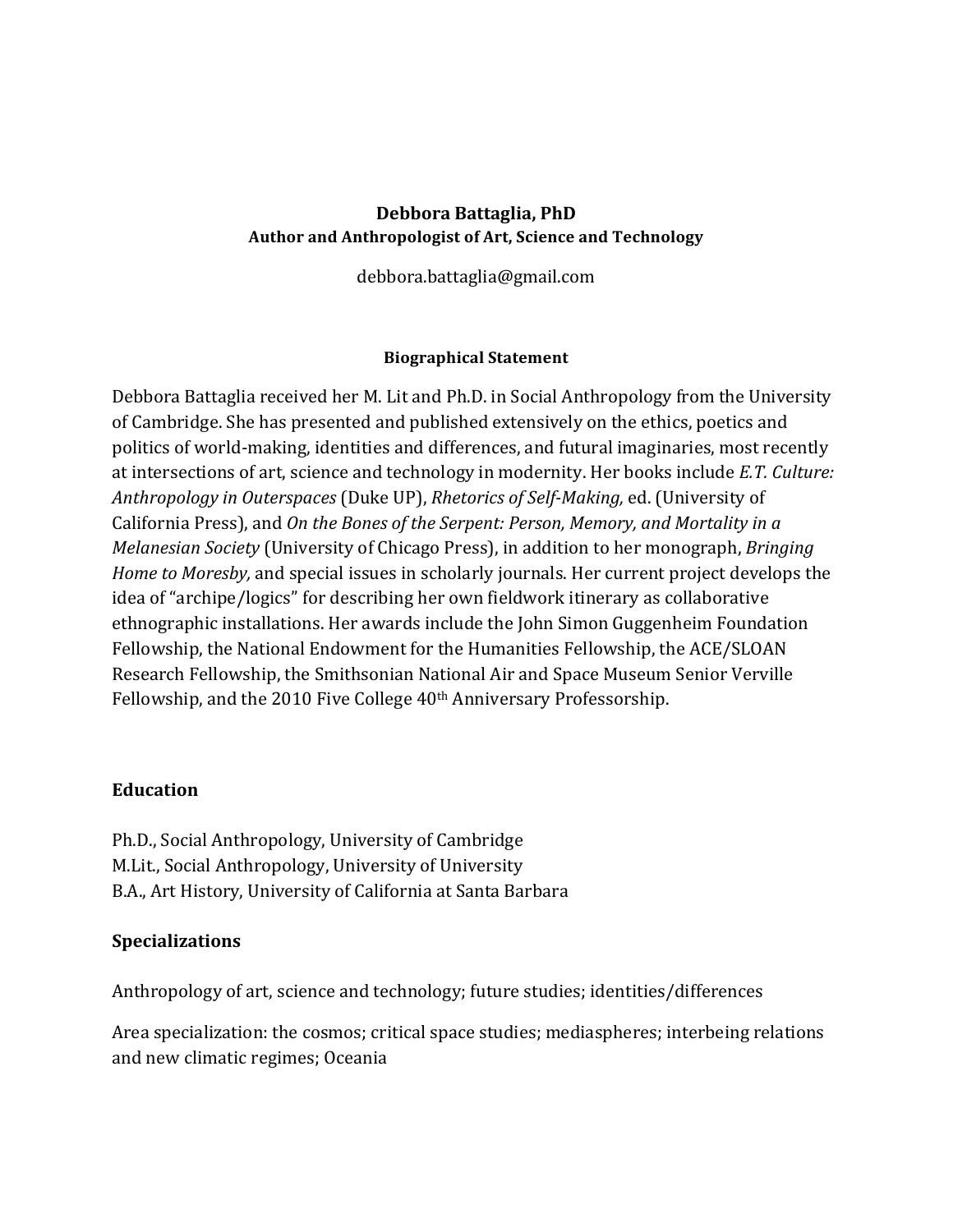### **Awards**

John Simon Guggenheim Memorial Fellowship

2010 Five College Fortieth Anniversary Professorship (for Excellence in Teaching and Scholarly Research)

National Endowment for the Humanities Fellowship

Verville Fellowship, Smithsonian National Air and Space Museum

ACE/SLOAN Research Fellowship

## **Books, Monographs, and Special Collections**

(in progress) Battaglia, D. *Archipe/logics: An Ethnographic Drift Voyage* 

(2012) Battaglia, D., Valentine, D., Olson, D., eds. *Extreme: Humans at Home in the Cosmos. Special Issue. Anthropological Quarterly.* Fall 2012.

(2006) Battaglia, D., ed. *E.T. Culture: Anthropology in Outerspaces*. Durham: Duke University Press.

(1995) Battaglia, D., ed. *Rhetorics of Self-Making*. Berkeley: The University of California Press.

(1990) Battaglia, D. On the Bones of the Serpent: Person, Memory, and Mortality In Sabarl *Island Society.* Chicago: University of Chicago Press.

(1986) Battaglia, D. *Bringing "Home" to Moresby: Urban Gardening and Ethnic Pride among Trobrianders in the National Capital.* Special Publication no. 11. Port Moresby: Institute for Applied Social and Economic Research.

### **Installations and Podcasts**

(2017) Outer Space Trilogy II: Moondust and Cosmo/Politics: SCA podcasts. Interview with Willi Lempert. February 14, 2017. Fieldsights. Online: https://culanth.org/fieldsights/1072-outer-spacetrilogy-2-moon-dust-and-cosmo-politics

(2014) Battaglia, D., Alberto Corsin-Jimenez, Kasper Jelsbech Knudsen, Trine Mygind Korsby, Rane Willerslev. "Out of the Box" An installation of ethnographic objects (material, textual and sound-based) produced for the symposium, *The Comedy of Things*, organized by Morten Axel Pedersen and Morten Nielsen, Denmark, September 2014. For exhibition at the Cultural History Museum, Oslo, Norway.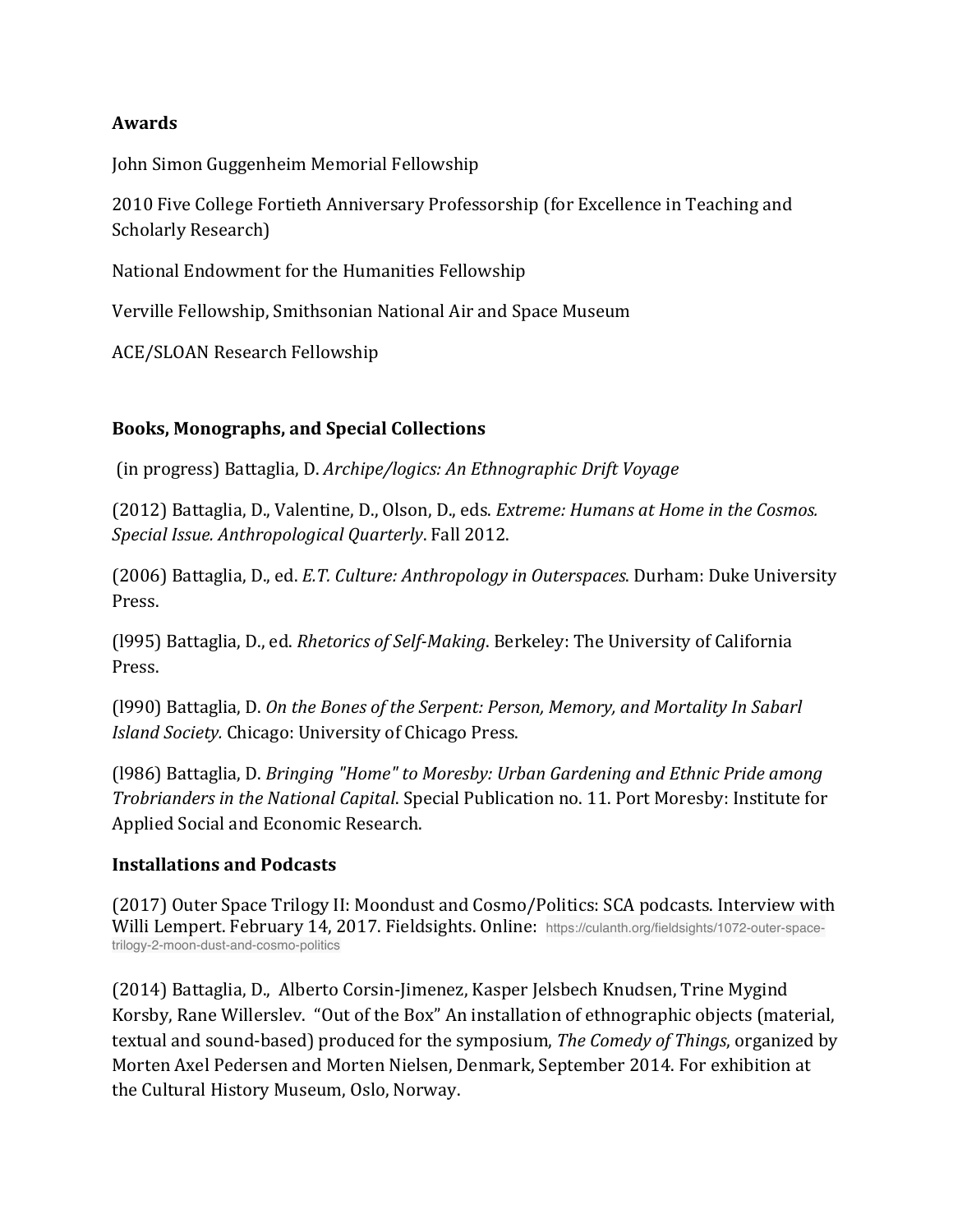## **Distinguished Lectures, Keynote Addresses, Invited Talks, Symposia (selected)**

(2019) "Empty Spaces that Aren't." Symposium. Empty Spaces. University of Oxford. May 5-6.

(2019) "Strange Attractors – Animating Posthuman Futures Past." Public keynote address. A.R.T.E.S. Graduate School for the Humanities. "Beyond Humanism: Cyborgs – Animals – Data Swarms." Cologne, Germany. September 26.

(2019) Public talk and roundtable discussion. "Petros Moris' *The Gift of Automation*." Fast-Forward Festival-6. Onassis Stegi. May 23.

(2017) "Insularities or Follow the Islands" Symposium on Digressions. Aarhus University, Denmark. August 2017.

(2017) "New Phyto-Technologies for Drought Conditions: Ethical Issues." University of California at Santa Cruz. May 2017.

(2017) "Roots in Air: Further Thoughts" Rutgers University. (2016) Keynote Lecture for series on "Natural Knowledges." March 2017.

(2016) "Roots in Air: Plants/People/Ethics in Suspension" Berdahl Memorial Lecture. Department of Anthropology. University of Minnesota.

(2015) "Aeroponic Gardens and Their Magic: Ethics in Suspension" First Distinguished Lecture: Centre for Cosmopolitan Studies. St. Andrews University, UK.

(2015) "Flying with Plants" Public Lecture, Miami, Florida. Cannonball Art Collective.

(2014) "Diary of a Space Zucchini" Invited Talk. University of Chicago, Department of Anthropology.

(2014) "Cosmic Open Sourcery" Invited Talk. Department of Media, Culture, and Society, New York University. April 2014.

(2013) "On Epi-Ontological Warming" Keynote Discussant's Talk, in correspondence with Eduardo Viveiros de Castro. Sawyer Seminar: Indigenous Cosmopolitics: Dialogues about the Reconstitutions of Worlds. UC Davis, June, 2013. Convenor: Marisol de la Cadena.

(2012) "Writing Outer Space" Invited Talk and Symposium. The Worlding, Writing Project: Arts of Non-Sovereignty. Conference on Rollling the Dice: The Art of Chance. University of Chicago. Februrary 12-15. Convenor: Lauren Berlant.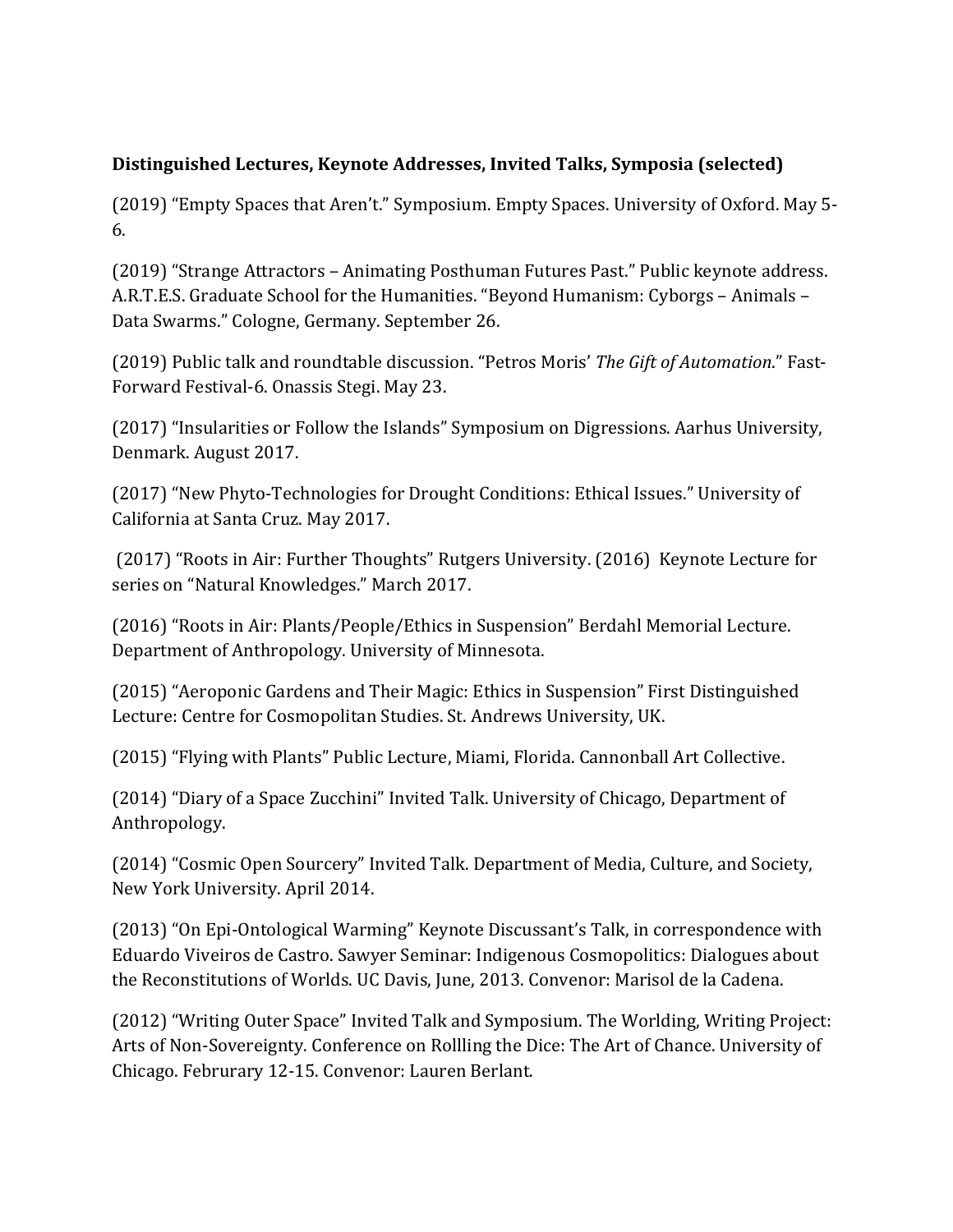(2010) "No Longer an Earthling (?)" Keynote Address. Society for Cultural Anthropology, Annual Meetings, Nature-Culture, Santa Fe, NM. May 7, 2010.

(2010) "Lost in Trans(re)lation" Sawyer Seminar Talk. Department of Communications and Culture. Workshop: Truth and Lies in Translation.

(2010) "Seriously at Home in '0-Gravity'" Invited Talk: Works-in-Progress series. Smithsonian National Air and Space Museum.

(2009) "On Perspectival Anthropology" Keynote Discussant's Talk, in correspondence with a paper by Eduardo Viveiros de Castro. IT University of Copenhagen Conference: Comparative Relativism. September 2009.

(2009) "Ephemeral Architectures of Space Diplomacy" Discussant for conference, Uncanny Encounters: Recounting Interactions with the Invisible" Cambridge University, December 2009.

(2008) "E.T. Diplomacy and the E.T.-Effect" Annual Distinguished Lecture, School of Social Sciences and Social Anthropology, University of Manchester.

(2007) "Galaxies of Discourse" Keynote address for conference, Imagining Outer Space, 1900-2000. Zentrum fur interdisziplinare Forschung (ZiF), Germany.

(2007) "E.T. Diplomacy." Invited Paper. Department of Anthropology, Johns Hopkins University. 

(2005) "Ethnography Between the Lines" Keynote address. Cambridge University conference, Description and Creativity: Approaches to Collaboration and Value from Anthropology, Science, and Technology.

(2004) "Human Cloning and Post-Apocalyptic Personhood" Keynote address. European Molecular Biology Organization conference on Science and Society: Time & Aging – Mechanisms and Meanings, Heidelberg, Germany.

(2003) "Invitations to Abduction: Technoscience Spirituality, the Media, and G.S. Peirce" Keynote Address for the Cornell - St. Andrews University Knowledge Exchange Conference, Cornell University, September 7, 2003.

(2003) "Technoscience Spirituality: An Invitation to Abduction in a New Key" Keynote Address. The Association for Social Anthropology Decennial Meetings, Manchester, England, July 21, 2003.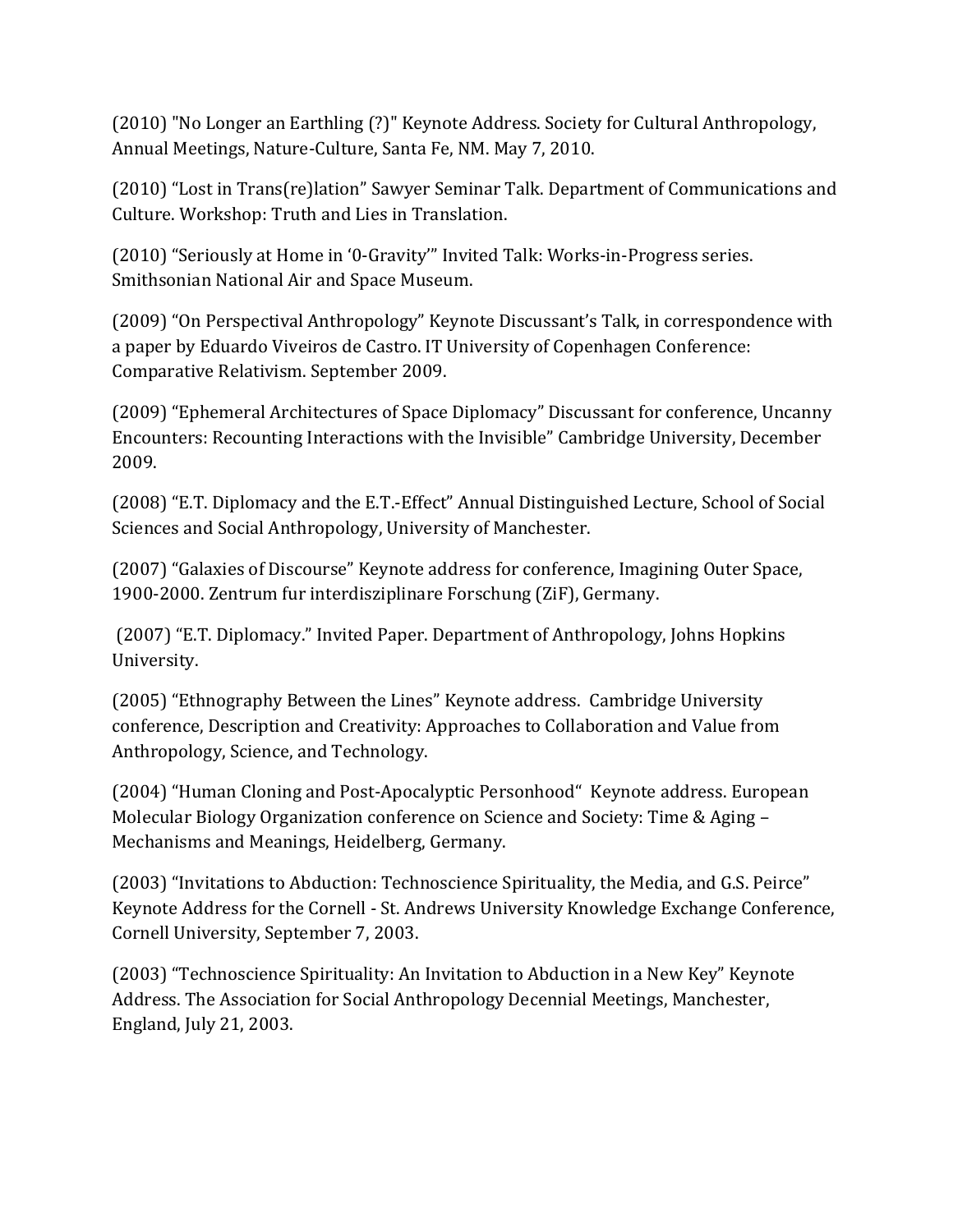(1998) "Ethnomathematics and Ideology" Keynote Address. Mathematics Across The Curriculum conference, Dartmouth College, New Hampshire, July 1998. Invited Presentations (selected)

(2003) "Writing Outer Spaces" Paper presented at the University of Lisbon, June 2003.

(2003) "Insiders' Voices in Outer Spaces: Invitations to Abduction in a New Religious Movement" Invited Paper. Yale University.

(2002) "Writing Outer Spaces". Invited Paper. Department of Anthropology, University of Chicago.

(2000) "Multiplicities: The Anthropology of Human Replication in Popular Cinema". Invited Paper. The Humanities Center, Harvard University, History of Science seminar.

# Articles and Chapters (selected)

(forthcoming) Breaktime. In Daniel Knight, Fran Markowitz, Martin Demant Frederiksen eds. "Vertiginous: Temporalities and Affects of Living in Vertigo." Anthropological Theory *Commons.*

(forthcoming) 2021. Past as Portent: Encounters with Extinction Art Impactors. *Journal as Cosmos.* Editor, Julijonas Urbanas. 17th International Architecture Exhibition - La Biennale di Venezia, titled 'How will we live together?'

(in press) Climate Change and the Creative Beyond. *Dawn DeDeux: The Space Between Worlds.* New Orleans Museum of Art. (February 2021)

(2020) Beyond. An Afterword. In Franck Bille, ed. *Voluminous States: Sovereign Spaces, Material Boundaries, and the Territorial Imagination.* Duke University Press.

(2019) Unknowns. Theorizing the Contemporary, *Cultural Anthropology: Lexicon for the Anthropocene.* 

(2017) As It Was in the Beginning, So Shall it Be in the End (Matthew 24:37) – Possibly. In *Alicja Kwade: Medium Median.* Whitechapel Gallery, London.

(2017) Aeroponic Gardens and their Magic: Persons/Plants/Ethics in Suspension. *History* and Anthropology No. 3. With invited commentaries.

(2015) with David Valentine, Valerie Olson. Relational Space: An Earthly Installation. *Cultural Anthropology* 30/2: 245-256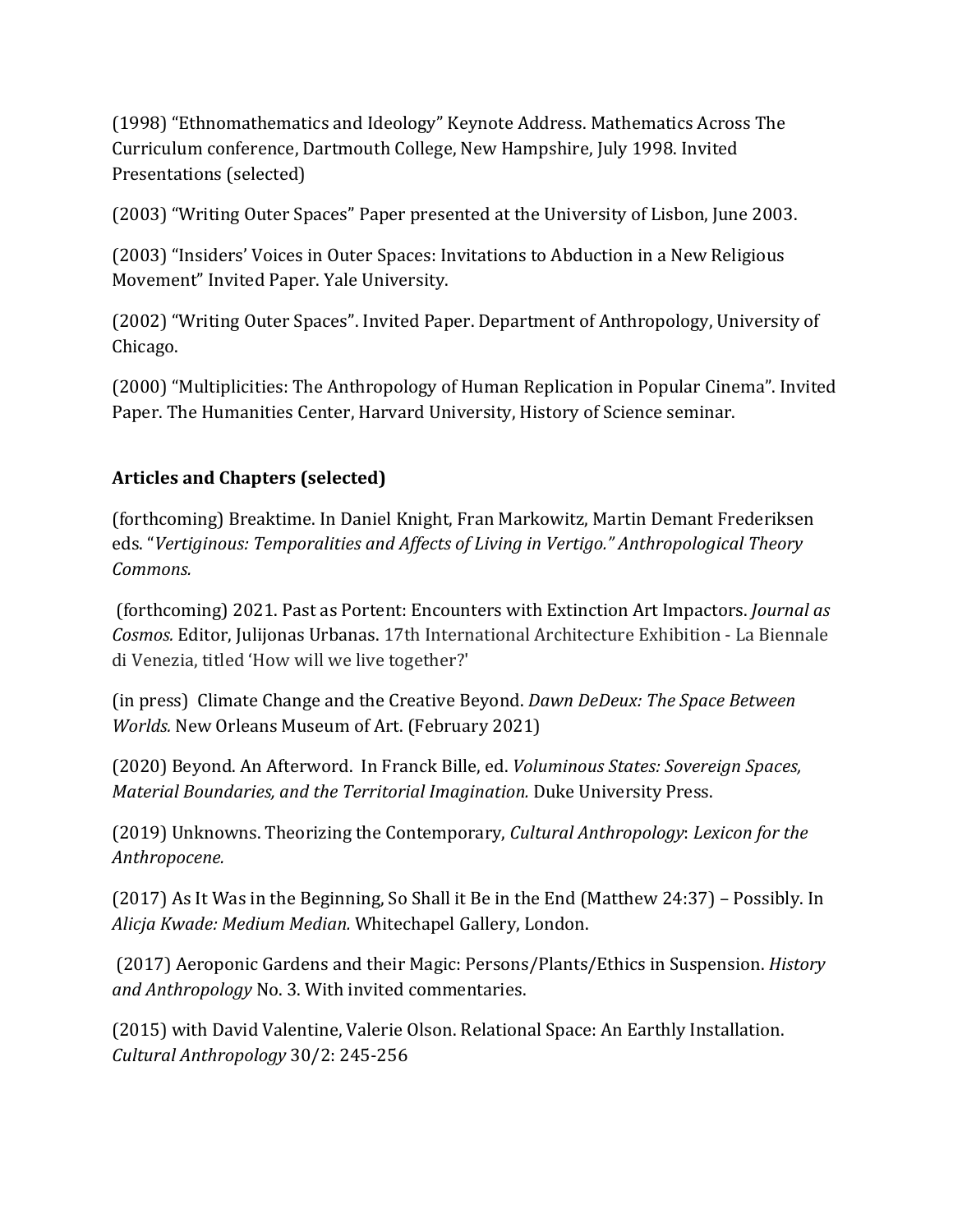(2014) Cosmos as Commons: An Activation of Cosmic Diplomacy. *E-Flux Journal.* Special Issue on the recent work of Elizabeth Povinelli.

(2014) with Rafael Antunes Almeida. "Otherwise Anthropology" Otherwise: The View from Technology. Fieldsights – Commentary, *Cultural Anthropology* Online, February 24, 2014. http://culanth.org/fieldsights/493-otherwise-anthropology-otherwise-the-view-fromtechnology

(2013) On Cosmic Exo-Surprise or When the Sky is (Really) Falling What's the Media to Do? *E-Flux Journal*. June, 2013.

(2012) Coming in at an Unusual Angle: Exo-Surprise and the Fieldworking Cosmonaut. In Battaglia, D., Valentine, D., Olson, D. eds. Extreme: Humans at Home in the Cosmos. Special Issue*: Anthropological Quarterly*. Fall 2012.

(2012) Valentine, D., Olson, V., Battaglia, D. Limits and Horizons in the Once and Future Cosmos. In Battaglia, D., Valentine, D., Olson, D. eds. Extreme: Humans at Home in the Cosmos. Special Issue: Anthropological Quarterly. Fall 2012.

(2012) Battaglia, Debbora. Coming in at an Unusual Angle: Exo-Surprise and the Fieldworking Cosmonaut. In Battaglia, D., Valentine, D., Olson, D. eds. Extreme: Humans at Home in the Cosmos. Special Issue: *Anthropological Quarterly*. Fall 2012.

(2012) Arresting Hospitality: The Case of the "Handshake in Space". In Candea, M. and da Col, G., eds. *Journal of the Royal Anthropological Institute* – Special Issue: The Return to Hospitality: Strangers, Guests, and Ambiguous Encounters. Volume 18, Supplement 1.

(2012) Galaxies of Alien Discourse: An Anthropologist's First Contact with Science of "Weird Life". In Alexander Geppert, ed. *Imagining Outer Space: European Astroculture in the Twentieth Century*. Palgrave

(2011) Writing the Parallax Gap: An Itinerary. In Jeanette Edwards and Maja Petrovic-Steger, eds. Recasting Anthropological Knowledge. Cambridge University Press. 19-30.

(2011) Of Archipelagos and Arrows. Comment on the thoughts of Eduardo Viveiros de Castro. In Special Issue on Comparative Relativism: Common Knowledge 17 (1): 151-154.

(2008) E.T. Culture and the E.T.-Effect on the Social. *Vienna Vision for Humans in Outer* Space. European Space Policy Institute, eds. Munich: Springer.

(2007) Battaglia, Debbora. Where Do We Find Our Monsters? In Jeanette Edwards, Penny Harvey and Peter Wade, eds. *Ways of Knowing: Epistemologies in Practice*. Oxford: Berg Press.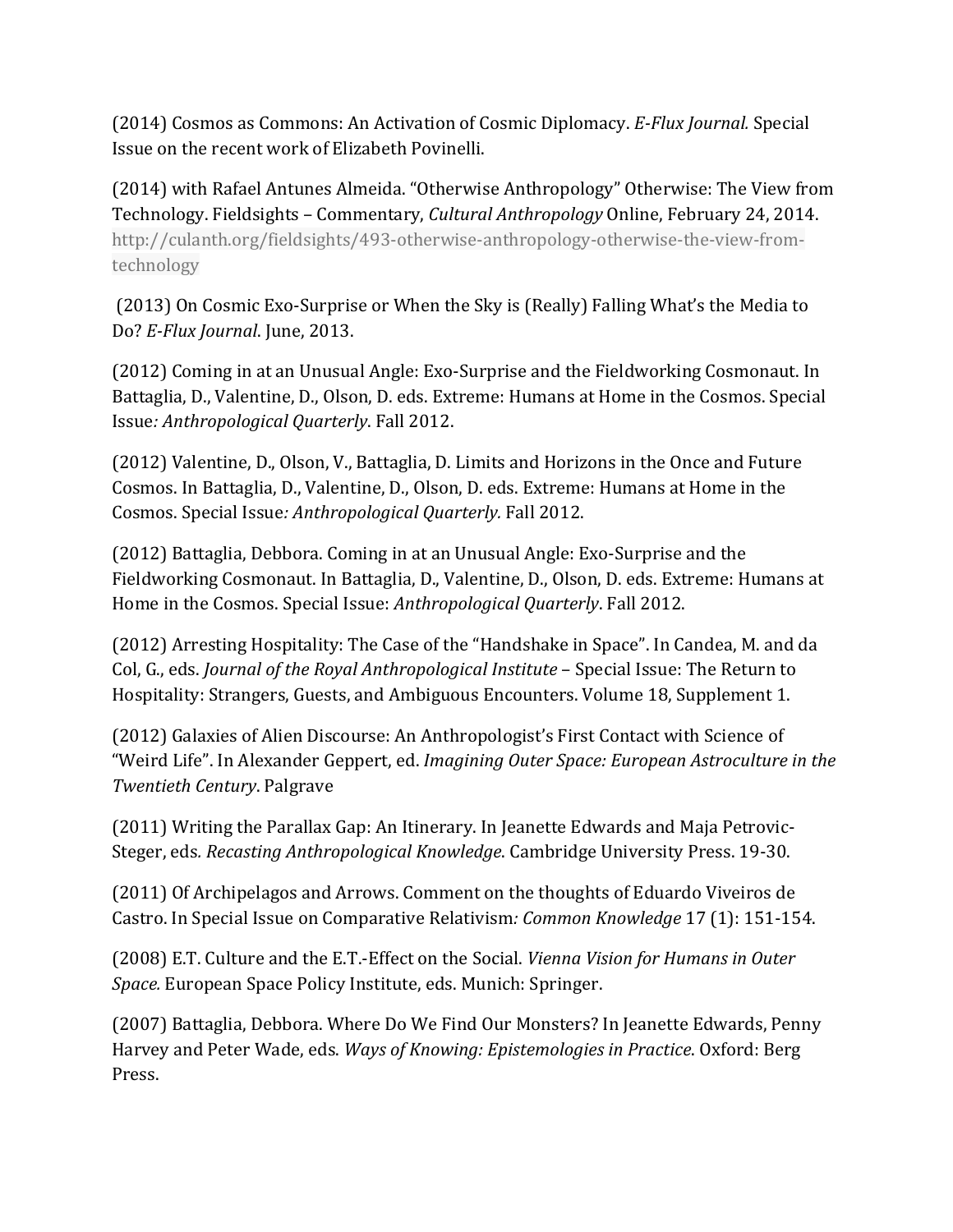(2006) Battaglia, Debbora. Comments on Scaling Place and Networks: An ethnography of the imperative to connect through information and communications technologies. *Current Anthropology.*

(2005) Battaglia, Debbora. Insiders' Voices in Outer Spaces: Toward an Anthropology of Visits. In D. Battaglia, ed. *ET Culture: Anthropology in Outerspaces*. Durham: Duke University Press.

(2005) Battaglia, Debbora. "For Those Who are Not Afraid of the Future": Raelians, Faith-Based Human Cloning, and the Media. In D. Battaglia, ed. *ET Culture: Anthropology in Outerspaces*. Durham: Duke University Press.

(2004) Battaglia, Debbora. Religion and Media Across the Great Divide of Essentialist and Situated Knowledge: Hent de Vries and Samuel Weber, eds. *Religion and Media.* (Review Essay). Anthropological Quarterly 77, no.1: 145-151.

(2004) Comments on 'The Archaeology and Ethnohistory of Exchange in Pre-Colonial Roviana: Gifts, Commodities, and Inalienable Possessions.' Current Anthropology Vol.44, Supplement.

(2004) Religion and Media Across the Great Divide of Essentialist and Situated Knowledge: Hent de Vries and Samuel Weber, eds. Religion and Media. (Review Essay). *Anthropological Quarterly 77, no.1: 145-151.*

(2001) Multiplicities: An Anthropologist's Thoughts on Replicants and Clones in Popular Films. *Critical Inquiry* 27 no. 3 (Spring):493-514.

(1999) Toward an Ethics of the Open Subject: Writing Culture in Good Conscience. In H. L. Moore, ed. *Anthropological Theory Today*. Cambridge: Polity Press

(1997) Ambiguating Agency: The Case of Malinowski's Ghost*. American Anthropologist* 99  $(3): 18-22.$ 

(1997) Displacing the Visual: Trobriand Axe Blades and Ambiguation. In H. Morphy and M. Banks, eds. *Rethinking Visual Anthropology*. Yale UP.

(1995) Fear of Selfing in the American Cultural Imaginary or "You Are Never Alone With a Clone" *American Anthropologist* 97 (4): 15-21.

(1995) Problematizing The Self: A Thematic Introduction. In D. Battaglia, ed. *Rhetorics of* Self-Making. Berkeley: University of California Press.

(1995) On Practical Nostalgia: Self-Prospecting Among Urban Trobrianders. In D. Battaglia, ed. *Rhetorics of Self-Making*. Berkeley: University of California Press.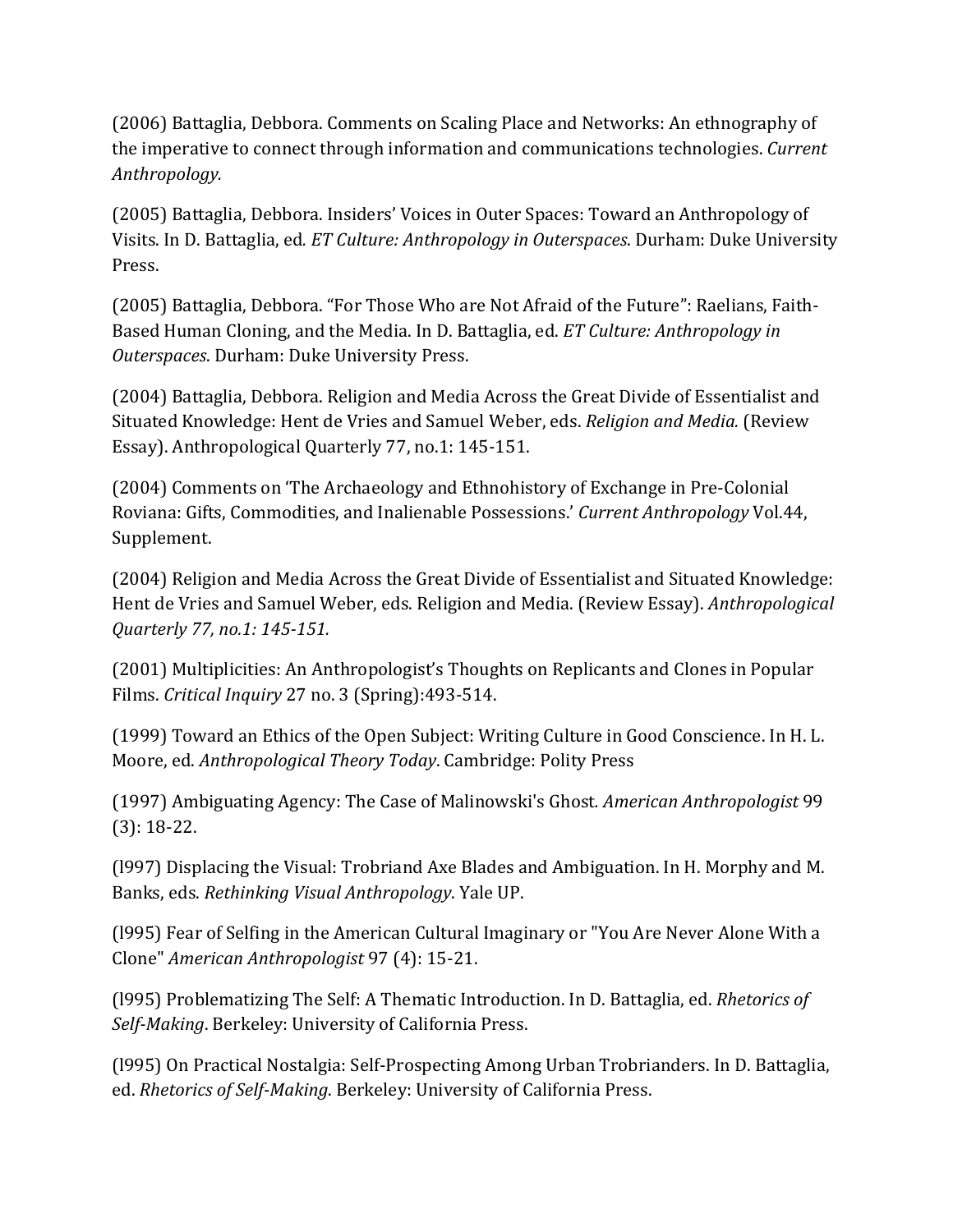(1994) Retaining Reality: Some Practical Problems With Objects as Property. *Man* (n.s.) 29: l-l5.

(1993) At Play in the Fields (and Borders) of the Imaginary: Transformations of Forgetting in Melanesia. *Cultural Anthropology* 8 (3): 20-32.

(1992) Displacing Culture: A Joke of Significance in Urban Papua New Guinea. *New Literary History* 23 (4):l003-l0l7.

(1992) The Body in the Gift: Memory and Forgetting in Sabarl Mortuary Exchange. *American Ethnologist* 19 (1): 3-18.

(1991) Punishing the Yams: Leadership and Gender Ambivalence on Sabarl. In M. Godelier and M. Strathern, eds. *Big Men and Great Men: The Development of a Comparison in Melanesia.* Cambridge and Paris: Cambridge University Press and Maison des Sciences de L'Homme.

(1985) "We Feed Our Father": Paternal Nurture Among the Sabarl of Papua New Guinea. In American Ethnologist 12 (3): 427-44l.

(1983) Projecting Personhood in Melanesia: The Dialectics of Artefact Symbolism on Sabarl Island. In Man (n.s.) 18: 289-304.

(1983) Syndromes of Ceremonial Exchange in the Eastern Calvados: The View from Sabarl Island. In E. Leach and J. Leach, eds. *The Kula: New Perspectives on Massim Exchange*. Cambridge: Cambridge University Press.

# **Academic Positions and Board Memberships**

(2016 - present) Professor Emeritus and Senior Research Anthropologist. Mount Holyoke College.

Board Member (2018-Present): Ethno-ISS. Focus on Critical Space Studies and Environmental Issues in Art and Design. University College London.

(1995-2016) Professor of Anthropology; Chair, Department of Sociology and Anthropology; Associate Professor of Anthropology; Assistant Professor of Anthropology

(1990-2016) Member of the Graduate Faculty, Department of Anthropology, University of Massachusetts, Amherst, Massachusetts

(Fall 2013) Visiting Scholar, Massachusetts Institute of Technology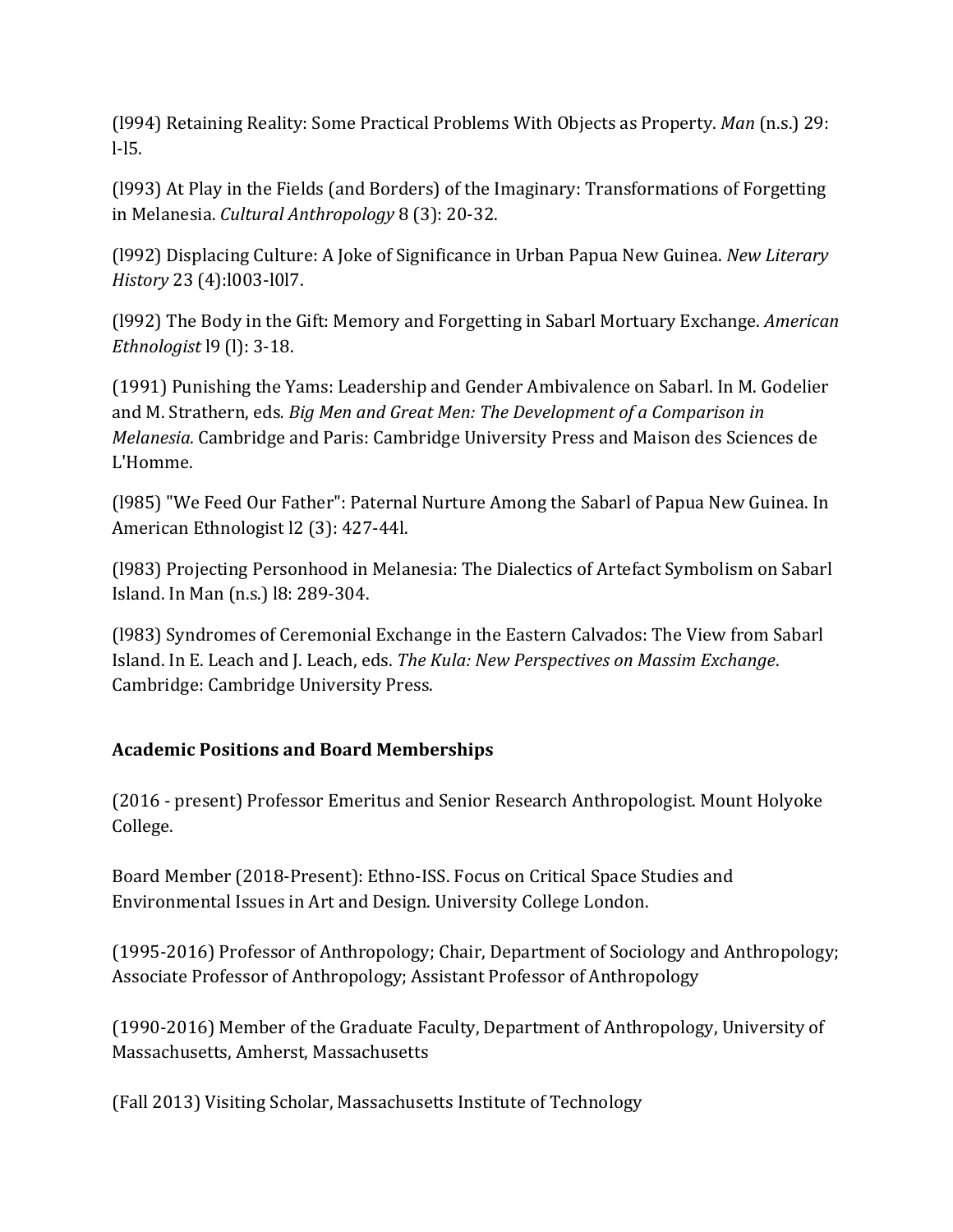(1990-1992) Visiting Associate Professor/Visiting Scholar, Department of Anthropology, Stanford University

(January 1982-September 1984) Lecturer (full-time appointment) Anthropology of Art (Africa, Oceania, Indonesia, Latin America before the Conquest). Department of Art, University of East Anglia, Norwich, England (October 1980-July 1981; December 1979-March l980)

# **Fieldwork**

(ongoing) Aeroponic garden sites: labortories, encounters with art installations, urban gardens.

(2000-2002) Multi-Site Ethnography: The Raelian Religious Movement, faith-based science, and alien personhood in an intentional community.

 $(1976-1978;$  intermittent visits through 1987) Papua New Guinea (Milne Bay Province and Port Moresby). Personhood, the ethnography of loss, cultural identity performance, socioaesthetics, exchange theory.

(July l975-January l976) Elmdon, England. Village/hamlet identity differences.

# **Teaching**

Courses Taught: Cultural Identities/Differences, Visual Anthropology in the Material World, Social Process in Oceania, Making Class Visible, Ritual as Performance, Introduction to Anthropology

## **Public and Community Events and Service**

Co-organizer. Three Five College Public Lectures and faculty symposium on Legal Encounters with Violence and Governmentality. Carol Greenhouse (Princeton).

Organizer. Five College Lecture on the Anthropology of the Gulf Oil Spill. Valerie Olson (NASA/UC Irvine).

Project Coordinator: *Making Class Visible: A Project of, for, and by the Mount Holyoke Community.* Including creation and supervision of an internal community-based learning course (January Term 2 units), oversight of an original student